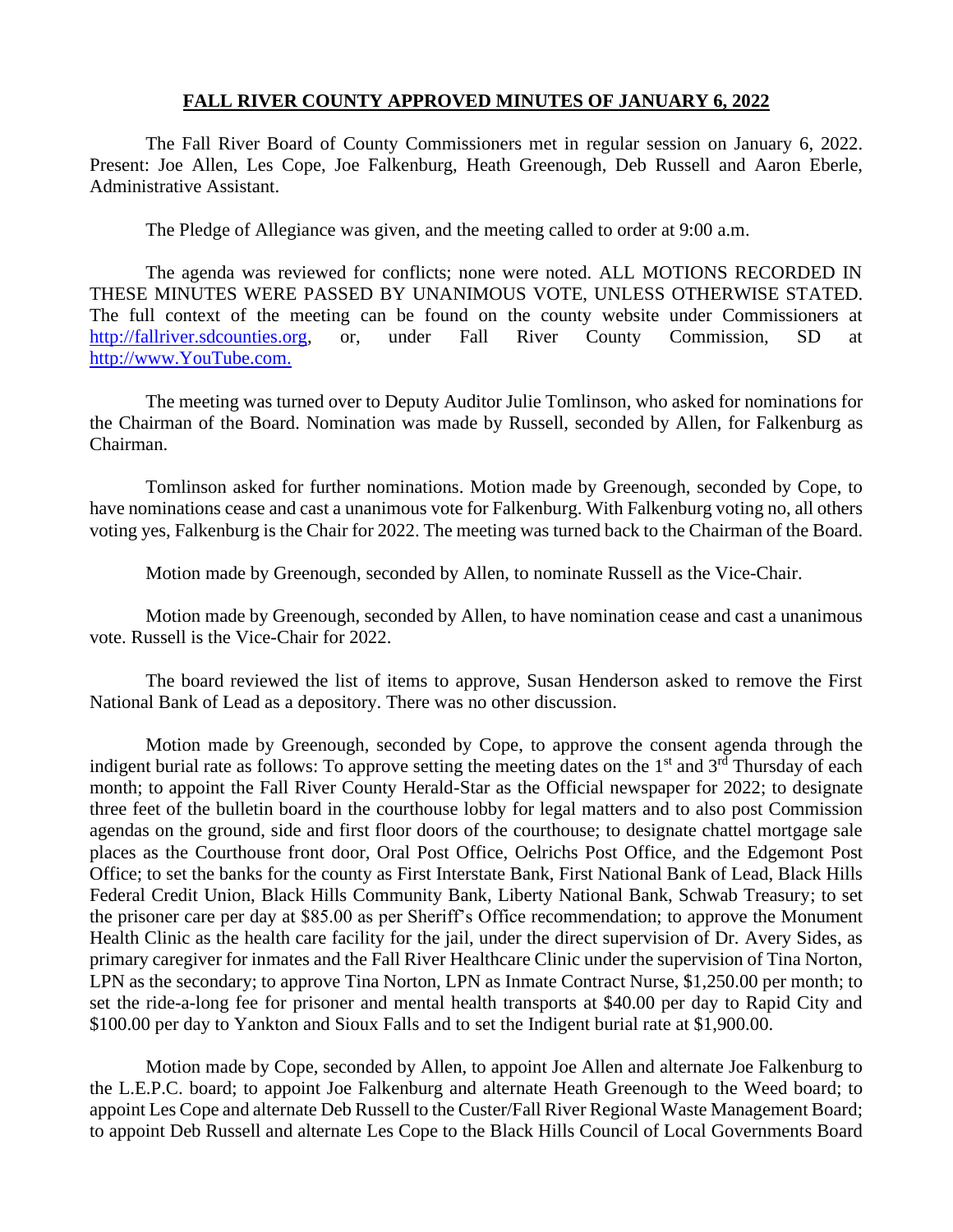(6th District of Local Governments); to appoint Heath Greenough and alternate Joe Falkenburg to the Resource, Conservation and Development (R C & D) board; to appoint Joe Allen and alternate Les Cope to the Western SD Juvenile Services Center Board, to appoint Deb Russell and alternate Joe Falkenburg to the Prairie Hills Transit Board; to appoint Joe Falkenburg and alternate Heath Greenough to the 4- H/Extension Board; to appoint Deb Russell and alternate Les Cope to the Black Hills Regional Multiple Use Coalition; to approve travel for the county officials to attend meetings of the Black Hills Associations and to request office supervisors to obtain travel approval for all other meetings requiring more than same-day travel; to approve the following resolutions on State Bids, Election fees and mileage; to approve the following listing: Longevity schedule; 2022 Commission salaries; 2022 salaries for appointed officials, and the 2022 listing of employee wages, including per diem for the weed board at \$25.00 per meeting plus mileage, to set the chairman of the mental health board's fee of \$125.00 per hour; to not rehire any employee who is eligible for and has retirement funds withheld, for a period of 6 months, if that employee has resigned and withdrawn their SD Retirement Funds, unless specifically authorized by the Board; to approve having government agencies notify the county on activities and to appoint Stacey Martin, PIO (Public Information Officer), with Melissa Fleming and Bobbie Janis as assistant:

# **FALL RIVER COUNTY RESOLUTION #2022-01**

WHEREAS, the Division of Purchasing and Printing of the State of South Dakota has competitively bid state contracts for the purchase of necessary supplies, equipment and materials for state and local governments, and

WHEREAS, the Fall River County Board of Commissioners is authorized to purchase necessary supplies, equipment and materials for its use, and

NOW THEREFORE, BE IT RESOLVED, that the Board of Fall River County Commissioners enter into an agreement with the Division of Purchasing and Printing of the State of South Dakota to purchase equipment, supplies and materials.

Dated this  $6<sup>th</sup>$  day of January, 2022

/s/Joe Falkenburg, Chairman Fall River County Commissioners

ATTEST: /s/Aaron Eberle, Administrative Assistant Fall River County Auditor's Office

# **FALL RIVER COUNTY RESOLUTION #2022-02**

WHEREAS, pursuant to SDCL 12-15-11, the Board of County Commissioners at their first meeting shall set a fee for Election Board and the mileage rate;

NOW THEREFORE BE IT RESOLVED, that the Fall River County Board of Commissioners have set the FLAT FEE FOR ATTENDANCE OF ELECTION SCHOOL AT \$25.00; and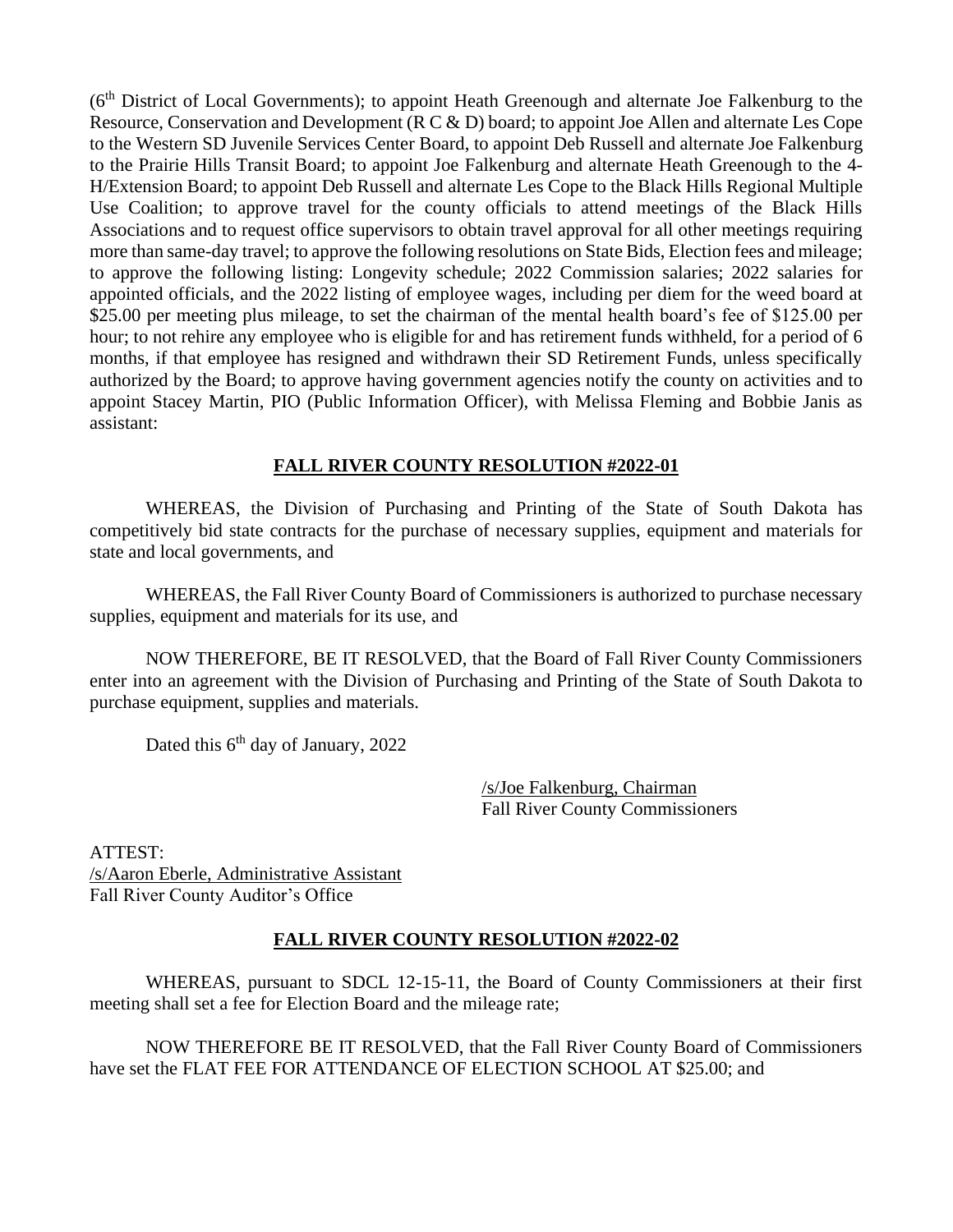BE IT FURTHER RESOLVED, that the Fall River Board of County Commissioners has set the fee for Election Boards for the Primary and General and all Special Elections as follows:

ALL ELECTION BOARDS WILL RECEIVE A FLAT FEE OF \$150.00; SUPERINTENDENTS OF EACH PRECINCT, A FEE OF \$160.00; RESOLUTION, ABSENTEE AND PROVISIONAL BOARDS WILL BE SET AT \$10.00 PER HOUR, and

BE IT FURTHER RESOLVED, that the Fall River County Commissioners set the mileage rate at \$.42 per mile for the transporting of ballots and ballot boxes by the precinct superintendent.

Dated this  $6<sup>th</sup>$  day of January, 2022

/s/Joe Falkenburg, Chairman Fall River County Commissioners

ATTEST: /s/Aaron Eberle, Administrative Assistant Fall River County Auditor's Office

# **FALL RIVER COUNTY RESOLUTION #2022-03**

WHEREAS, pursuant to SDCL 7-7-9.1, 7-7-12 and 7-12-15 the Board of Commissioners by Resolution may establish the salary payable to the County Treasurer, County Auditor, County Register of Deeds, County State's Attorney and County Sheriff; and

WHEREAS, the salary may not be less than the following schedule and is based upon the most recent decennial federal census. The Fall River Census is 7,094.

> Treasurer, Auditor, Register of Deeds - Population under 10,000: \$33,825.00; State's Attorney - Population under 10,000: \$37,673.00 County Sheriff – Population under 10,000: \$41,256 plus 10% for jail admin

BE IT RESOLVED, that the Fall River Board of County Commissioners set the salaries as follows, effective January 1, 2020:

Sheriff, Bob Evans \$59,400.24

Treasurer, Teresa Pullen: \$47,720.04 (plus \$21,335.28 from Oglala Lakota County) Auditor, Sue Ganje:  $$59,031.00$  (plus \$21,335.28 from Oglala Lakota County) Reg. of Deeds, Mel Engebretson: \$53,992.68 (plus \$21,335.28 from Oglala Lakota County) State's Attorney, Lance Russell: \$72,876.00 (plus \$29,160.12 from Oglala Lakota County)

Passed and approved this  $6<sup>th</sup>$  day of January, 2022.

/s/Joe Falkenburg, Chairman Fall River Board of County Commissioners

ATTEST: /s/Aaron Eberle, Administrative Assistant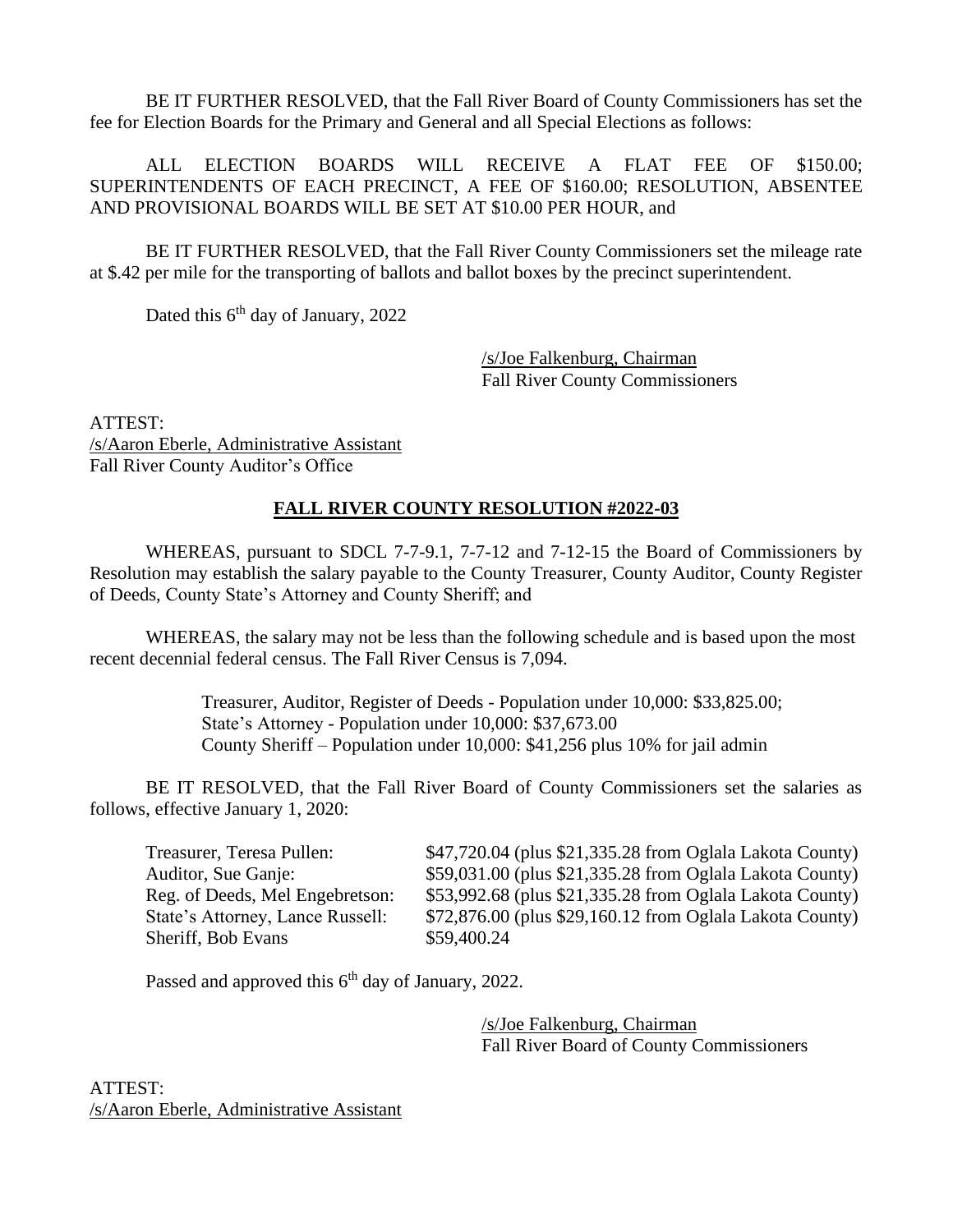Fall River County Auditor's Office.

# **FALL RIVER COUNTY RESOLUTION #2022-04**

WHEREAS, SDCL 12-14-1 allows for the establishment of polling locations in each County; and NOW THEREFORE, BE IT RESOLVED, that the FALL RIVER 2022 polling places be established as follows:

# **BEAVER PRECINCT**

Oral School – Fall River Water Users District, 27600 W Oral Rd, Oral, SD

# **CASCADE PRECINCT**

Cascade Fire Hall – 27974 Cascade Rd (Hwy 71) – rural Hot Springs, SD

# **EDGEMONT AREA PRECINCT**

St James Parish Center – 306  $3<sup>rd</sup>$  Ave, Edgemont, SD

# **HOT SPRINGS PRECINCT 1, HOT SPRINGS PRECINCT 2, HOT SPRINGS PRECINCT 3, HOT SPRINGS PRECINCT 4 AND JACKSON PRECINCT**

Mueller Center – 801 S  $6<sup>th</sup>$  St, Hot Springs, SD

# **OELRICHS AREA PRECINCT**

Oelrichs Community Center –  $108 E 6<sup>th</sup>$  St, Oelrichs, SD

Dated this 6<sup>th</sup> day of January, 2022.

/s/Joe Falkenburg, Chairman Fall River County Board of Commissioners

ATTEST: /s/Aaron Eberle, Administrative Assistant Fall River County Auditor's Office

#### **Longevity Pay**

Longevity pay after 2 years of continuous service with the County, the employee shall be paid \$25.00 per month equating to \$300.00 per year. For each year of service after the initial 2 years of service, the employee shall be paid \$50.00 per month equating to \$600.00 per year. For twenty years of service and up shall be paid \$75.00 per month equating to \$900.00 per year.

#### **Wages for 2022 Eligible for Longevity Oglala Lakota County**

| <b>COMMISSIONERS</b>     |              | Salary      |
|--------------------------|--------------|-------------|
| Allen, Joe               | Commissioner | \$9,600.00  |
| Cope, Les                | Commissioner | \$9,600.00  |
| Falkenburg, Joe          | Commissioner | \$10,200.00 |
| Greenough, Heath         | Commissioner | \$9,600.00  |
| Russell, Deborah         | Commissioner | \$10,200.00 |
| <b>ELECTED OFFICIALS</b> | Salary       |             |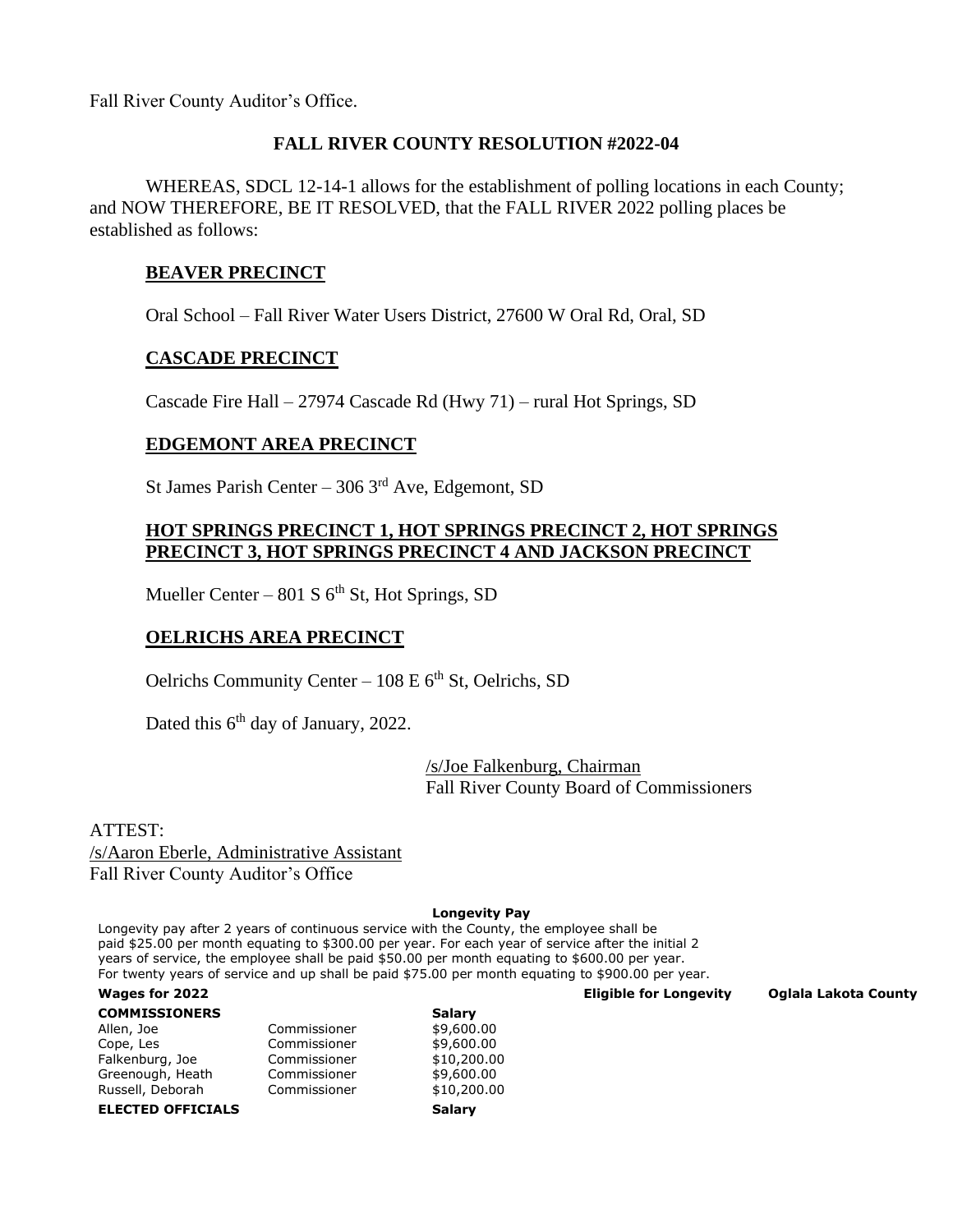| Engebretson, Melody                     |                                |                     |                 |             |
|-----------------------------------------|--------------------------------|---------------------|-----------------|-------------|
| (Mel)                                   | Register of Deeds              | \$53,992.68         | 600.00 per year | \$21,335.25 |
| Evans, Bob                              | Sheriff                        | \$59,400.24         | 600.00 per year |             |
| Ganje, Sue                              | Auditor                        | \$59,031.00         | 900.00 per year | \$21,335.25 |
| Pullen, Teresa                          | Treasurer                      | \$47,720.04         | 600.00 per year | \$21,335.25 |
| Russell, Lance                          | State's Attorney               | \$72,876.00         |                 | \$29,160.00 |
|                                         |                                |                     |                 |             |
| <b>APPOINTED</b>                        |                                |                     |                 |             |
| <b>OFFICIALS</b>                        |                                | <b>Salary</b>       |                 |             |
|                                         | Veteran's Service              |                     |                 |             |
| Cullen, Dan                             | Officer                        | \$49,120.32         | 600.00 per year |             |
| Heidebrink, Lillian                     | Director of Equalization       | \$31,259.88         |                 | \$14,460.00 |
|                                         | Emergency                      |                     |                 |             |
| Maynard, Frank                          | Management                     | \$62,642.64         | 900.00 per year |             |
| Seiler, Randy                           | Hwy Superintendent             | \$68,478.60         | 900.00 per year |             |
| <b>Stacey Martin</b>                    | GIS                            | \$48,481.80         | 600.00 per year |             |
| Steinmetz, Nina                         | Weed Supervisor<br>Maintenance | \$49,841.28         | 600.00 per year |             |
| Weishaupl, David                        | Supervisor                     | \$41,720.16         | 300.00 per year |             |
|                                         |                                |                     |                 |             |
|                                         |                                | Hourly, or per      |                 |             |
| <b>HOURLY</b>                           |                                | call/meeting        |                 |             |
| Allen, Elizabeth                        | Coroner                        | \$150.00 Per Call   |                 |             |
| Allen, Elizabeth                        | Deputy Sheriff                 | \$23.06             | 600.00 per year |             |
| Belt, Isnalawica                        | Deputy Sheriff                 | \$21.25             |                 |             |
| Berens, Larry                           | Security<br>24/7               | \$12.00<br>\$13.00  |                 |             |
| Berens, Larry                           | Register of Deeds              |                     |                 |             |
| Birkland, LaVella                       | Office                         | \$17.00             | 600.00 per year |             |
| Blessing, Brett                         | Hwy Department                 | \$23.79             | 600.00 per year |             |
| Boche, Carol                            | State's Attorney Office        | \$17.81             | 600.00 per year |             |
| Buchholz, Martin                        | Hwy Department                 | \$22.13             | 600.00 per year |             |
| Costa, Samuel                           | Hwy Department                 | \$17.05             |                 |             |
| Denison, Frances                        | Assessor's Office              | \$20.66             | 600.00 per year |             |
| Eberle, Aaron                           | Auditor's Office               | \$17.58             | 600.00 per year |             |
| Fleming, Malachiah                      | Jailer                         | \$16.50             |                 |             |
| Fleming, Melissa                        | Dispatcher                     | \$21.93             | 600.00 per year |             |
| Gibson, Carlo                           | Hwy Department                 | \$19.86             | 600.00 per year |             |
| Hageman, Wayne                          | Weed Board                     | \$25.00 Per Meeting |                 |             |
| Hansen, Bradley                         | Jailer                         | \$23.16             | 600.00 per year |             |
| Heimgartner, Paula                      | Dispatcher                     | \$16.00             |                 |             |
| Holmes, Chaela                          | Treasurer's Office             | \$13.00             |                 |             |
| Hosterman, Rachel                       | Sheriff's Office               | \$16.75             |                 |             |
| Hylle, Amanda                           | 24/7<br>Auditor's Office       | \$13.00<br>\$21.62  |                 |             |
| Janis, Bobbie<br>Johnson, James (Cody)  | Assessor's Office              | \$13.00             | 600.00 per year |             |
| Logue, Vincent                          | Deputy Sheriff                 | \$25.70             | 600.00 per year |             |
| Luther, Brandon                         | Jailer                         | \$21.31             | 600.00 per year |             |
| Lawrence, Amy                           | <b>Extension Office</b>        | \$16.75             |                 |             |
| Maciejewski, Anna                       | Treasurer's Office             | \$16.18             | 600.00 per year |             |
| Maciejewski, Calvin                     | Hwy Department                 | \$23.91             | 900.00 per year |             |
| Madsen, Toni                            | 24/7                           | \$13.00             |                 |             |
| Martin, Ken                             | Hwy Department                 | \$18.41             | 600.00 per year |             |
| McMillan, Thomas                        | Deputy Sheriff                 | \$23.25             | 300.00 per year |             |
| Mendez, Jose                            | Maintenance Office             | \$19.20             | 600.00 per year |             |
| Miles, Jay                              | Hwy Department                 | 17.05               |                 |             |
| Mraz, Jennifer                          | Dispatcher                     | \$22.33             | 600.00 per year |             |
| Norton, Lyle                            | Deputy Sheriff                 | \$24.08             | 600.00 per year |             |
| Novotny, Bob                            | Weed Board                     | \$25.00 Per Meeting |                 |             |
| Oechsle, Kenneth                        | Weed & Pest                    | \$11.50             |                 |             |
| Otteson, Anthony                        | Jailer                         | \$19.25             | 300.00 per year |             |
| Petersen Dee, Tamra                     | Assessor's Office              | \$16.75             |                 |             |
| Pokorski, David                         | Jailer                         | \$21.31             | 600.00 per year |             |
| Quintana, Veronica<br>Raskiewicz, Casey | Dispatcher<br>Hwy Department   | \$16.50<br>\$18.80  |                 |             |
| Robistow, Joshua                        | Hwy Department                 | \$14.00             |                 |             |
| Romey, Cody                             | Assessor's Office              | \$13.00             |                 |             |
| Rough Surface, Hayley                   | Dispatcher                     | \$16.00             |                 |             |
| Schmidt, Stacy                          | Auditor's Office               | \$20.47             | 600.00 per year |             |
| Schubbel, Frederick                     | Hwy Department                 | \$19.86             | 600.00 per year |             |
|                                         |                                |                     |                 |             |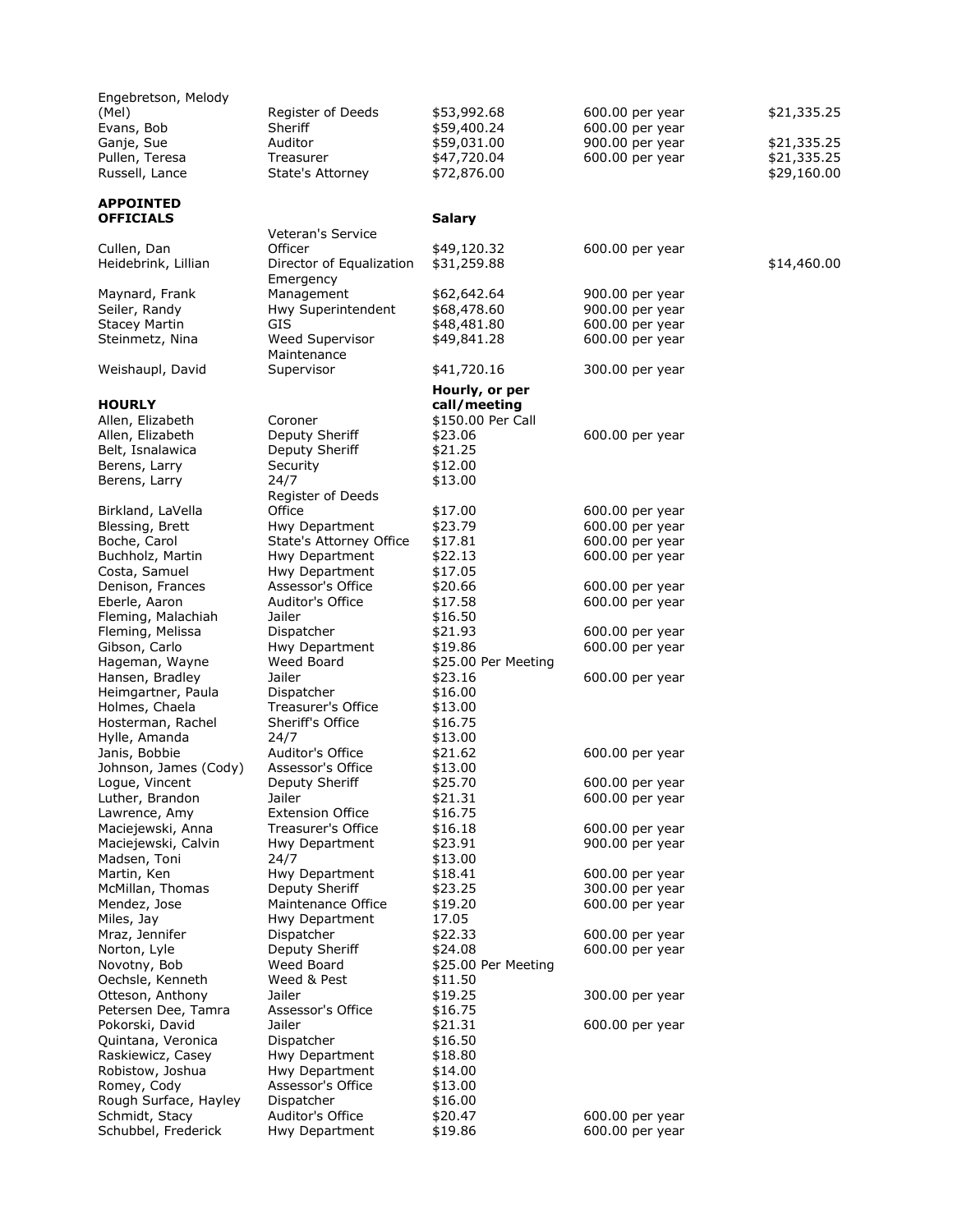| Shaw, Nikki        | Treasurer's Office      | \$16.18             | 600.00 per year |
|--------------------|-------------------------|---------------------|-----------------|
| Sides, John        | Weed Board              | \$25.00 Per Meeting |                 |
| Simunek, Trina     | Dispatcher              | \$20.33             | 600.00 per year |
| Spitzer, Kristi    | Nurse's Office          | \$23.28             | 900.00 per year |
| Steinmetz, Clayton | Hwy Department          | \$17.05             |                 |
|                    | Register of Deeds       |                     |                 |
| Stover, Crispeen   | Office                  | \$15.10             |                 |
| Timmins, Kathy     | Treasurer's Office      | \$17.41             | 600.00 per year |
| Tomlinson, Julie   | Auditor's Office        | \$18.14             | 600.00 per year |
| Tuma, Tyson        | Hwy Department          | \$17.05             |                 |
| Two Bear, Lynn     | State's Attorney Office | \$18.75             |                 |
| Wood, Wesley       | Maintenance Office      | \$16.75             |                 |
| Wyatt, Jerry       | Weed & Pest             | \$25.00 Per Meeting |                 |
| Zimiga, Austin     | Jailer                  | \$21.31             | 600.00 per year |

Motion made by Russell, seconded by Greenough, to approve the agenda with the correction of hiring Crispeen Stover as the administrative assistant at the Highway Department, effective in two weeks, instead of immediately; also allowing supervisors of departments to advertise immediately, instead of waiting two weeks, or until the next Commission meeting, to do so.

Motion made by Russell, seconded by Allen, to change the December 30, 2021 commission minutes' designation in the General Fund Surplus Analysis from Supplement fund to the Argentine and Chilson Bridge projects, in the amount of \$216,000.00. With Greenough voting no, all others voting yes, motion carried.

Motion made by Russell, seconded by Allen, to approve the December 30, 2021 minutes.

Motion made by Greenough, seconded by Russell, to approve sending unpaid, with no repayment agreement, liens to Credit Collections Bureau.

No applicants for county assistance met with the board.

Frank Maynard, Emergency Management, met with the board. Motion made by Greenough, seconded by Allen, to approve the L.E.M.P.G. single signature form and authorize the chairman to sign.

Maynard spoke of the annual inspection of the airplane, where it was found that a new radio needed to be installed. In the future, Maynard will call commissioners before allowing extra costs to be incurred or he will bring additional costs to a meeting to provide for a more formal approval.

Motion made by Greenough, seconded by Russell, to approve the HLS grant in the amount of \$53,894.84 for sheriff's office vehicle computers, but wait until the vehicles are here in the County's possession, before installation.

Maynard also reported on being approved for the 2022 L.E.P.C. grant and fires and incidents.

Lily Heidebrink, Director of Equalization, met with the board. Motion made by Greenough, seconded by Allen, to approve Cody Romey to start his Assessor certification process.

Teresa Pullen, Treasurer, met with the board. Motion made by Russell, seconded by Allen, to approve allowing Pullen to remove uncollectable NSF checks from the Auditor's Account with the County Treasurer as follows:

# **RETURNED CHECKS:**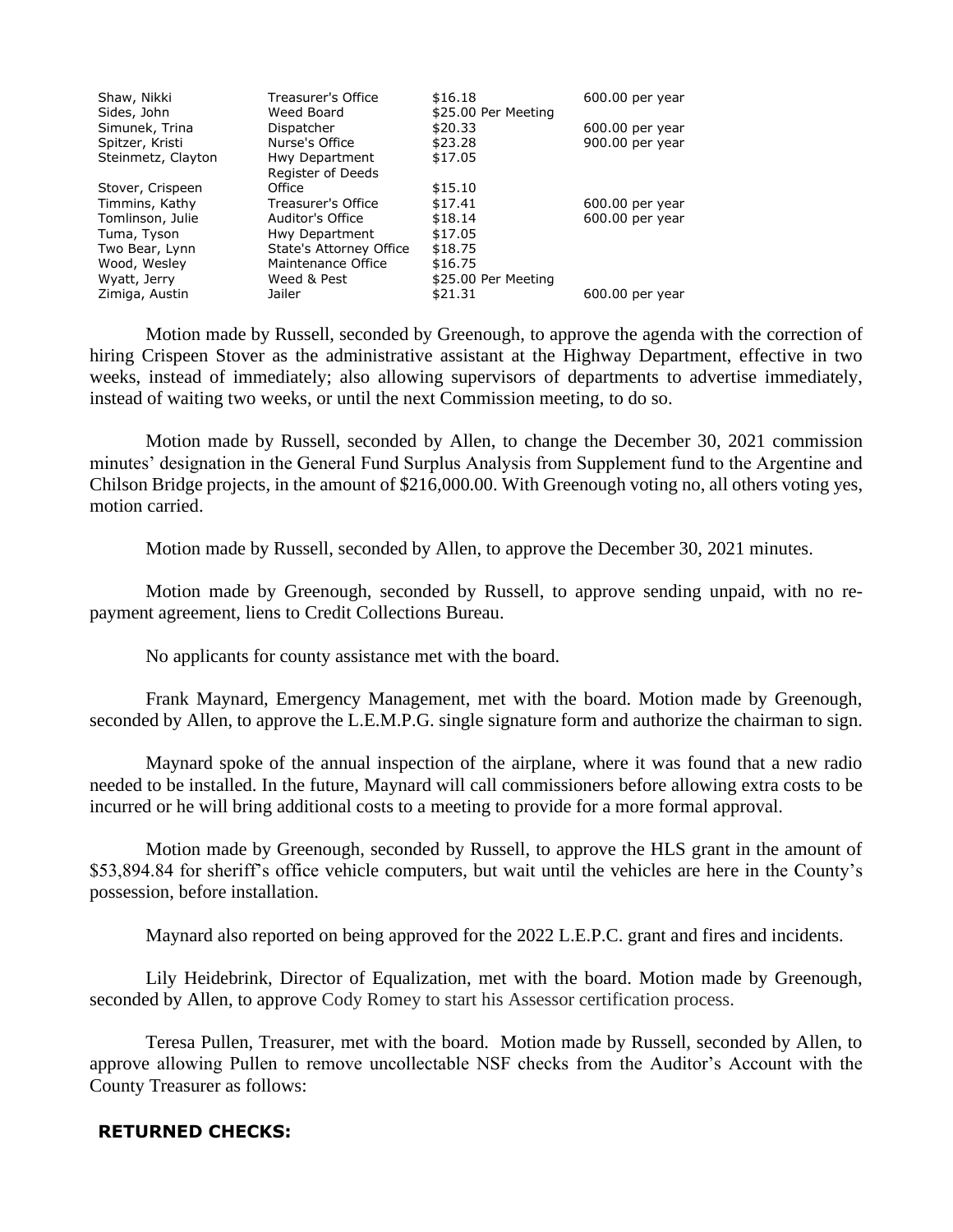| Brun, Cyril     | 9/2/2020   | 806.60 |
|-----------------|------------|--------|
| Caveye, Russell | 10/26/2020 | 64.77  |

Pullen also spoke of the selling of tax certificates. Most counties don't sell the certificates, because they do not want to give up the 10% interest to a 3<sup>rd</sup> party. Those counties that do sell certificates have school districts that do not get State funding, so the selling of certificates brings in the needed funds. If we went to selling of certificates the County would get stuck with the substandard properties to sell at auction. Pullen will compile more accurate figures to bring to the next meeting.

Stacey Martin, GIS, met with the board. Motion made by Greenough, seconded by Cope, to approve the road naming procedure as written.

Motion made by Greenough, seconded by Allen, to approve setting a  $1<sup>st</sup>$  reading for February 3, 2022 at 9:30 a.m. for a change to Ordinance 2006-01.

Bob Evans, Sheriff, met with the board to state that there are 13 males and 3 females in the Fall River County Jail, with 2 males and 1 female in the Pennington County Jail, for a total of 19 inmates. Sheriff Evans stated that the 1 female in Pennington County may be back in Fall River County soon.

The hearing for Sealed Bids on the 2015 CAT 140 M3 AWDB motor grader was held as advertised. Bids were received from the following:

| Quality Real Estate, Inc., Oral, SD      | \$140,100.00 |
|------------------------------------------|--------------|
| Butler Machinery Company, Rapid City, SD | \$118,000.00 |

Motion made by Allen, seconded by Russell, to accept the high bid from Quality Real Estate, Inc, Oral, SD, for the 2015 Cat 140 M3 AWDB motor grader, in the amount of \$140,100.00.

Brett Blessing, Highway Foreman, met with the board. Motion made by Greenough, seconded by Allen, to set the private road work hearing for February 3, 2022, 9:55 a.m. as per SDCL 31-11-41 thru 31-11-45.

Motion made by Russell, seconded by Allen, to approve the December 2022 to the highway department for fuel used or work performed as follows: Sheriff's Department for \$442.62; Weed and Pest Office for \$13.31; and Emergency Management for \$38.40.

Motion made by Russell, seconded by Cope, to approve hiring Crispeen Stover, \$15.10 per hour, Full-time, Administrative Assistant, Highway Department, effective January 17, 2022, as per Union Contract.

Motion made by Russell, seconded by Allen, to approve allowing Ken Martin to provide additional training for the new administrative assistant, in the amount of \$18.41 per hour.

Blessing updated that board that they are down to one plow truck, they have been doing maintenance, repairs and they will be graveling again as the weather allows. Discussion was also held possible amounts for private road work; it will be decided during the private road work hearing in February. Highway Superintendent Seiler should be back to work on January 18, 2022.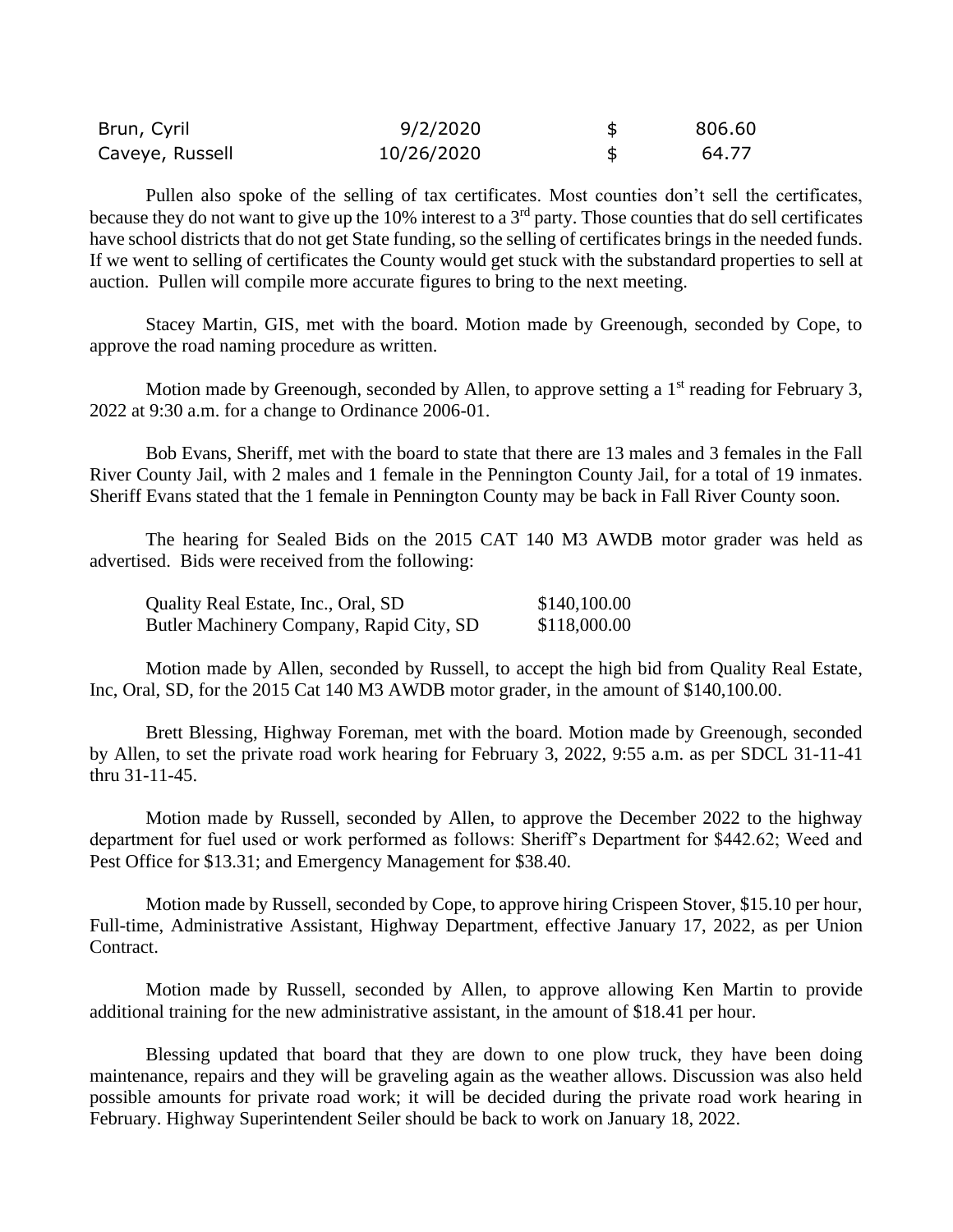Jerry Heiser, Butler Cat, will be retiring February 1, 2022. Heiser introduced Phil Melmer; he will be the area representative. Heiser commended Fall River County for asking all the right questions. Melmer looks forward to working with the County.

Motion made by Greenough, seconded by Allen, to approve the bills as follows:

# **GENERAL FUND** BLACK HILLS CHEMICAL **SUPPLY** SUPPLY **SUPPLY SALES ASSESSED ASSESSED ASSESSED ASSESSED ASSESSED ASSESSED ASSESSED ASSESSED ASSESSED ASSESSED ASSESSED AND IN A SECOND ASSESSED ASSESSED ASSESSED ASSESSED ASSESSED ASSESSED** BLACK HILLS ENERGY **UTILITY POWER ELECTR** \$4,132.22

| <b>BOMGAARS SUPPLY</b>             | <b>SUPPLY</b>                         | \$203.89     |
|------------------------------------|---------------------------------------|--------------|
| <b>CENTURY BUSINESS LEASING</b>    | COPIER LEASE AND USA                  | \$438.45     |
| CHEYENNE RIVER ANIMAL HOSPITAL     | <b>SERVICES</b>                       | \$289.20     |
| <b>EN-TECH LLC</b>                 | <b>FUMIGATION</b>                     | \$125.00     |
| DUDE SOLUTIONS, INC.               | <b>GIS SUPPORT CONTRACT</b>           | \$313.85     |
| FALL RIVER HEALTH SERVICE          | <b>INAMTE MEDICAL</b>                 | \$2,505.40   |
| <b>FALL RIVER COUNTY HERALD</b>    | <b>PUBLICATION</b>                    | \$31.00      |
| <b>CITY OF HOT SPRINGS</b>         | <b>HANGAR RENT</b>                    | \$1,200.00   |
| LYNN, JACKSON, SHULTZ &            | A&N                                   | \$138.60     |
| MASTERCARD                         | <b>COUNTY CREDIT CARD</b>             | \$1,264.32   |
| MCGLUMPHY, ERIN                    | <b>TRAVEL REIMBURSEMENT</b>           | \$410.13     |
| OTIS ELEVATOR COMPANY              | SERVICE CONTRACT                      | \$451.38     |
| PENNINGTON COUNTY JAIL             | <b>TRANSPORTATION</b>                 | \$489.80     |
| POWELL, DEBRA J                    | <b>BLOOD DRAW</b>                     | \$75.00      |
| RUSSELL, LANCE                     | TRAVEL REIMBURSEMENT                  | \$25.30      |
| SD DEPARTMENT OF HEALTH            | <b>ANALYSIS</b>                       | \$750.00     |
| <b>SERVALL</b>                     | <b>RUG/UNIFORM SERVICE</b>            | \$187.13     |
| NORTON, MIKAYLA                    | <b>BLOOD DRAWS</b>                    | \$525.00     |
| VANGUARD APPRAISALS INC            | 2022 LICENSE AGREEME                  | \$12,550.00  |
| <b>WEED &amp; PEST CONFERENCE</b>  | 2022 WEED & PEST CON                  | \$450.00     |
| MILES, SASHA                       | <b>BLOOD DRAW</b>                     | \$75.00      |
|                                    | TOTAL FOR GENERAL FUND                | \$26,843.34  |
| <b>COUNTY ROAD &amp; BRIDGE</b>    |                                       |              |
| <b>BLACK HILLS ENERGY</b>          | UTILITY POWER ELECTRIC                | \$937.86     |
| <b>GRANGAARD CONSTRUCTION</b>      | <b>ROAD PROJECT</b>                   | \$190,828.35 |
| MASTERCARD                         | <b>COUNTY CREDIT CARD</b>             | \$126.19     |
| SEILER, RANDY                      | <b>CELLPHONE REIMBURSEMENT</b>        | \$75.00      |
|                                    | <b>TOTAL COUNTY ROAD &amp; BRIDGE</b> | \$191,967.40 |
| <b>911 SURCHARGE REIMBURSEMENT</b> |                                       |              |
| <b>CENTURY BUSINESS LEASING</b>    | <b>COPIER LEASE AND USAGE</b>         | \$72.08      |
| MASTERCARD                         | <b>COUNTY CREDIT CARD</b>             | \$6.00       |
|                                    | TOTAL FOR 911 SURCHARGE REIMBURSEMENT | \$78.08      |
| <b>EMERGENCY MANAGEMENT</b>        |                                       |              |
| <b>MASTERCARD</b>                  | <b>COUNTY CREDIT CARD</b>             | \$6.00       |
|                                    | TOTAL FOR EMERGENCY MANAGEMENT        | \$6.00       |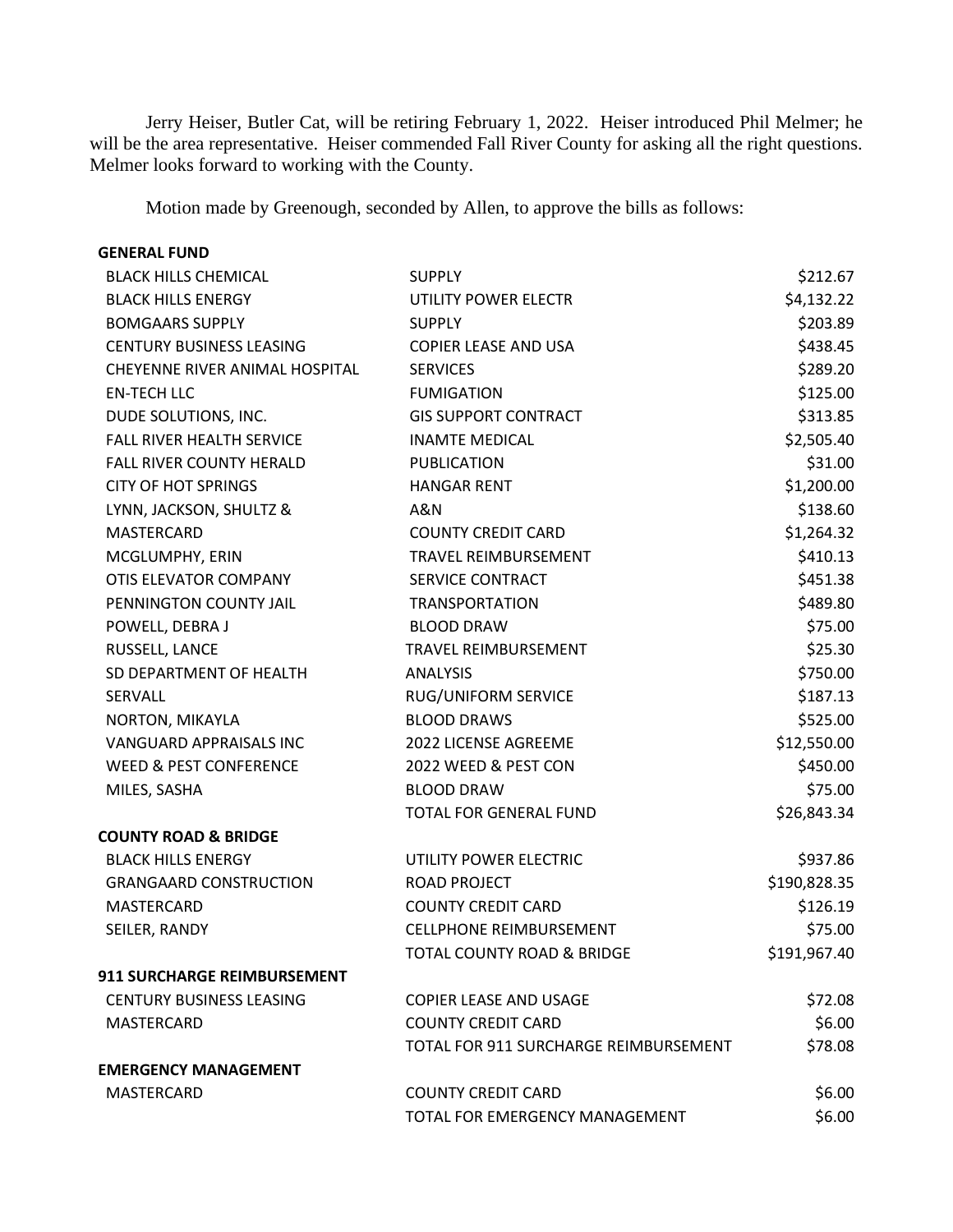| PILOT                                  | \$100.00     |
|----------------------------------------|--------------|
| TOTAL FOR L.E.P.C. GRANT               | \$100.00     |
| TOTAL PAID BETWEEN 12/31/21 AND 1/6/22 | \$218,994.80 |

Break was taken at 10:00 a.m. and the meeting reconvened at 10:07 a.m.

Public comment was heard from Susan Henderson with concerns about land being returned to Agriculture after a solar farm has outlived its usefulness and with frustrations regarding the Department of Revenue. Additional comments were heard from Lisa Pawloski, Southern Hills Coordinator for United Way, thanking Fall River County employees for their contributions.

The Board agreed that the ag petitions should be turned back in by January 20, 2022, to allow enough time for Trish Ladner to take them to Pierre.

Discussion was held on a letter of support to the Legislators for Draft Bill 50. The board agreed to sign and send the letter to Legislators and the Governor.

Dave Weishaupl, Building Supervisor, met with the board. Motion made by Greenough, seconded by Allen, to approve the Golden West quote for a SonicWALL Advanced Gateway Security Suite Bundle in the amount of \$2,343.80.

Weishaupl updated the board that he and Sheriff Evans are looking at blueprints for the jail and getting quotes for the plumbing repairs and/or replacement; he will also be looking into air units and will bring quotes back to the Commission.

The  $2<sup>nd</sup>$  reading to Ordinance  $2021 - 01$  – Amended to allow for Variance  $2021 - 01$  A was held as advertised. Motion made by Russell, seconded by Allen, to approve the following ordinance:

# **Ordinance 2021-01 Amended, to allow for Variance, 2021-01A**

# **An Ordinance providing for variances. Be it ordained by the County of Fall River that the following variance ordinance be adopted.**

 The purpose of the variance is to modify the strict application of the specific requirements of Fall River County Zoning Ordinances, or other exceptional physical conditions, whereby such strict application would result in practical difficulty or unnecessary hardship which would deprive an owner of the reasonable use of his land; the variance shall be used only where necessary to overcome some obstacle which is preventing an owner from using his or her lot as the ordinance intended.

# (A) *Application procedure.*

(1) A property owner may make application for a variance using forms available from the County Auditor's Office. A fee of \$500.00 shall accompany the application.

(2) The applicant shall, by certified mail or personal contact, where the applicant acquires signatures of each adjacent property owner, shall notify all property owners within the setback requirements prescribed by ordinance, exclusive of rights-of-way, as to the nature of the variance request and the time and date and location at which the request will be considered. A list of those property owners and their mailing addresses shall be provided to the County Auditor prior to the public hearing on the matter.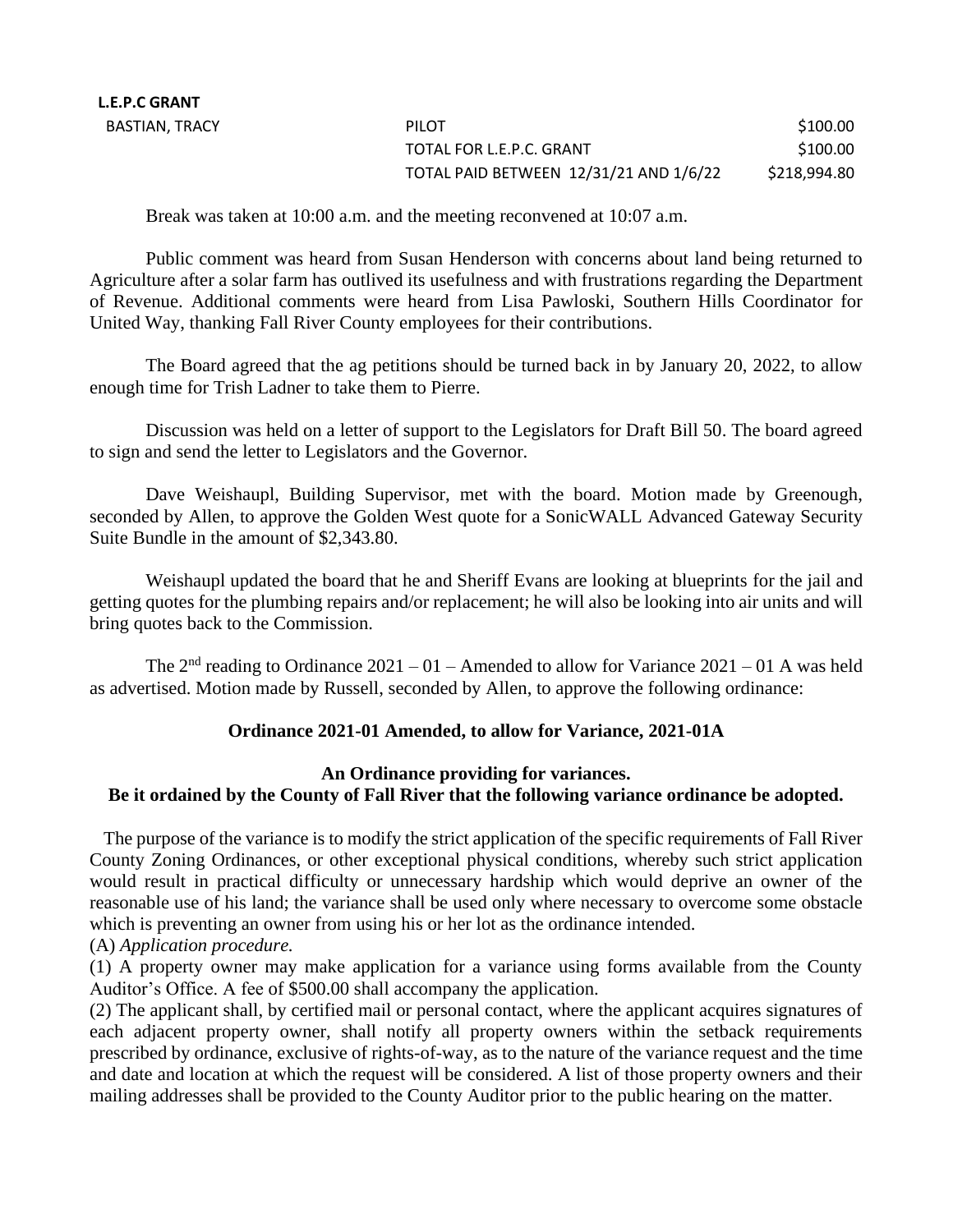(3) Upon application for a variance, the applicant shall place a sign, provided by the county, on the property in clear view of the public right-of-way identifying that the property is being considered for a zoning variance. The sign shall be placed on the structure or post not less than ten days prior to the public hearing on the matter and shall remain until a decision on the request has been made.

(4) Upon receipt of the application, legal notice shall be published in the County's official newspaper of the date, time and place of the public hearing at least ten days prior to the hearing.

(5) The Board shall issue its decision within 30 days of the hearing, except that the applicant may request a continuance.

(B) *Standards for variances.*

(1) Variances shall be granted only where the special circumstances or conditions fully described in the finding of the Board, do not apply generally in the district.

(2) Variances shall not be granted to allow a use otherwise excluded from the particular district in which requested.

(3) For reasons fully set forth in the findings of the Board, the aforesaid circumstances or conditions are such that the strict application of the provisions of this chapter would deprive the applicants of a reasonable use of their land. Mere loss in value shall not justify a variance; there must be a deprivation of beneficial use of land.

(4) Any variance granted under the provisions of this section shall be the minimum adjustment necessary for the reasonable use of the land.

(5) The granting of any variance is in harmony with the general purposes and intent of this chapter and will not be injurious to the neighborhood, detrimental to the public welfare or in conflict with any plan for development.

(C) *Requirements for the granting of a variance.* Before the Board shall have the authority to grant a variance, the persons claiming the variance have the burden of showing:

(1) The granting of the permit will not be contrary to the public interest;

(2) The literal enforcement of this chapter will result in unnecessary hardship;

(3) That by granting the permit contrary to the provisions of this chapter, the spirit of this chapter will be observed;

(4) By granting the permit, substantial justice will be done.

(D) *Denial of variance.* In the event the request for a variance is denied by the Board, reapplication shall not be permitted for a period of one year, unless the Fall River County Board of Commissioners determines that the circumstances surrounding the request have substantially changed.

(E) *Court review.* Any person, firm or corporation aggrieved by any decision of the Board may appeal the decision to the Circuit Court. Appeals must be made within 30 days of the decision of the Board.

(F) *Costs.* Costs shall not be allowed against the Board unless it shall appear to the court that the Board acted with gross negligence or in bad faith or with malice in making the decision appealed from.

Adopted this  $6<sup>th</sup>$  day of January, 2022 by the Fall River County Commission. This ordinance shall become effective on the twentieth  $(20<sup>th</sup>)$  day after publication.

# FALL RIVER COUNTY COMMISSION:

/s/Joe Falkenburg, Chairman

ATTEST:

/s/Aaron Eberle, Administrative Assistant Fall River County Auditor's Office